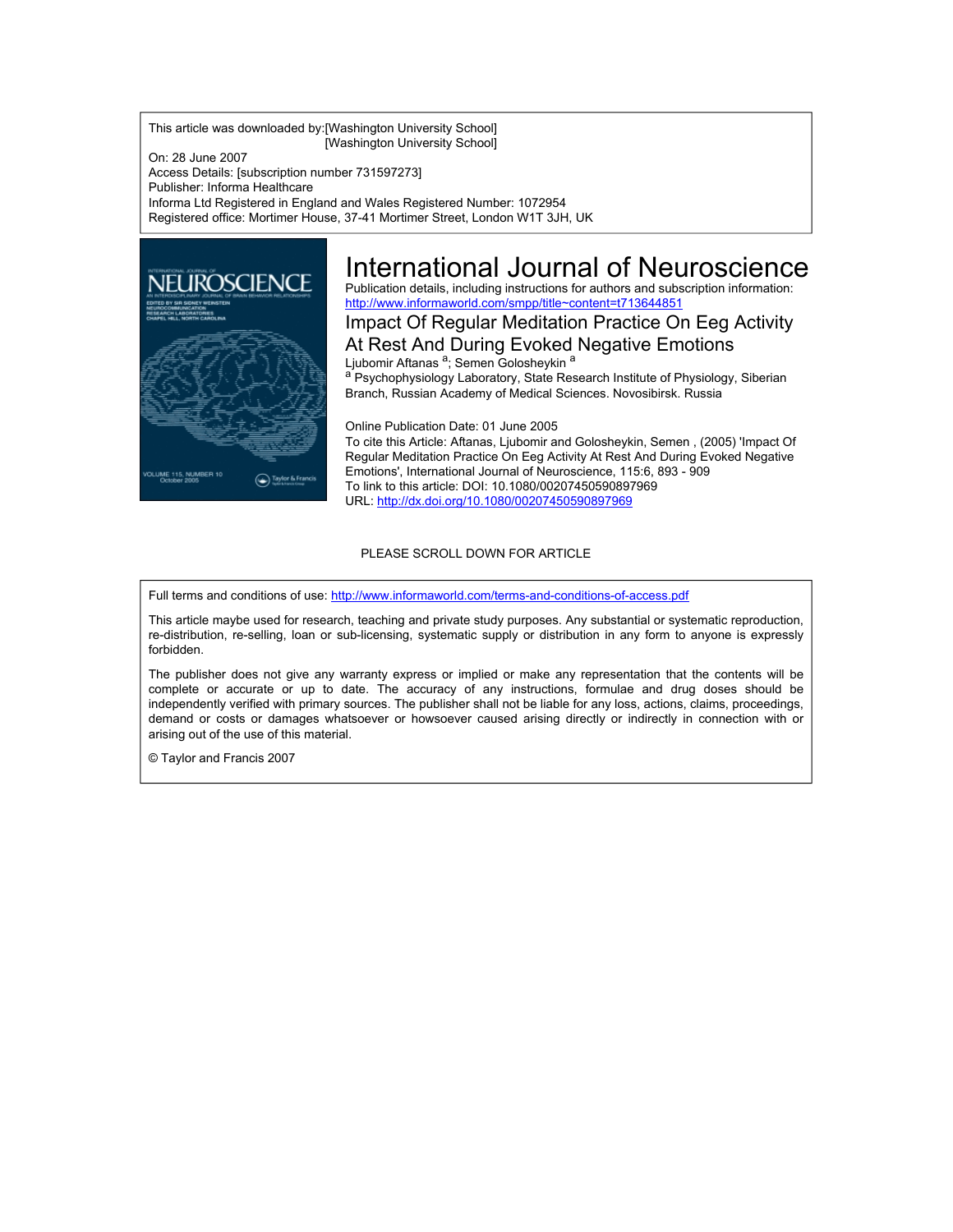Intern. J. Neuroscience, 115:893–909, 2005 Copyright © 2005 Taylor & Francis Inc. ISSN: 0020-7454 / 1543-5245 online DOI: 10.1080/00207450590897969



## **IMPACT OF REGULAR MEDITATION PRACTICE ON EEG ACTIVITY AT REST AND DURING EVOKED NEGATIVE EMOTIONS**

## **LJUBOMIR AFTANAS SEMEN GOLOSHEYKIN**

Psychophysiology Laboratory State Research Institute of Physiology Siberian Branch Russian Academy of Medical Sciences Novosibirsk, Russia

The main objective of the present investigation was to examine how long-term meditation practice is manifested in EEG activity under conditions of nonemotional arousal (eyes-closed and eyes-open periods, viewing emotionally neutral movie clip) and while experiencing experimentally induced negative emotions (viewing aversive movie clip). The 62-channel EEG was recorded in age-matched control individuals  $(n = 25)$  and Sahaja Yoga meditators (SYM,  $n = 25$ ). Findings from the non-emotional continuum show that at the lowest level of arousal (eyes closed) SYM manifested larger power values in theta-1 (4–6 Hz), theta-2 (6–8 Hz) and alpha-1 (8–10 Hz) frequency bands. Although increasing arousal desynchronized activity in these bands in both groups, the theta-2 and alpha-1 power in the eyes-open period and alpha-1 power while viewing the neutral clip remained still higher in the SYM. During eyes-closed and eyes-open periods the controls were marked by larger right than left hemisphere power, indexing relatively more active left hemisphere parieto-temporal cortex whereas meditators manifested no hemisphere asymmetry. When contrasted with the neutral, the aversive movie clip yielded significant alpha desynchronization in

Received 9 August 2004.

Address correspondence to Ljubomir I. Aftanas, MD, PhD, Dr.Sci., Psychophysiology Laboratory, State Research Institute of Physiology, Siberian Branch, Russian Academy of Medical Sciences, Timakova str. 4, 630117, Novosibirsk, Russia. E-mail address: aftanas@iph.ma.nsc.ru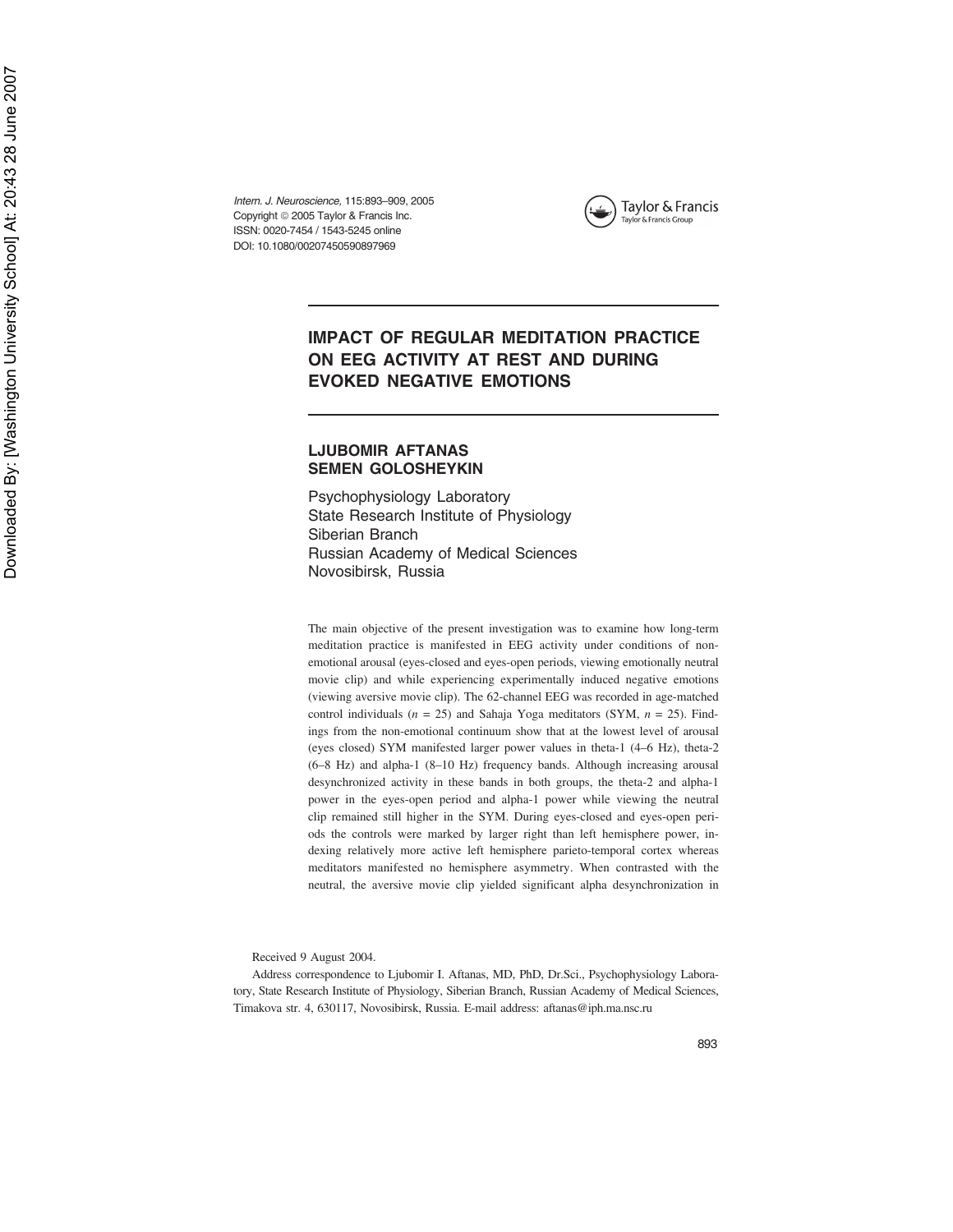both groups, reflecting arousing nature of emotional induction. In the control group along with alpha desynchronization affective movie clip synchronized gamma power over anterior cortical sites. This was not seen in the SYM. Overall, the presented report emphasizes that the revealed changes in the electrical brain activity associated with regular meditation practice are dynamical by nature and depend on arousal level. The EEG power findings also provide the first empirical proof of a theoretical assumption that meditators have better capabilities to moderate intensity of emotional arousal.

**Keywords** aversive workload, EEG, emotion, hemispheric asymmetry, nonemotional arousal, meditation, regular meditation practice

Recent years have seen a growing interest in meditation as a tool for alternative therapy of stress-related and psychosomatic diseases. This tool is also used for improvement of mental peak performance, stress reduction, and training coping skills in the non-patient population. Meditation is a complex mental process involving changes in cognition, sensory perception, affect, hormones, and autonomic activity (Newberg & Iversen, 2003). Meditation has been defined as "intentional self-regulation of attention," a systematic mental focus on particular aspects of inner or outer experience. Meditation has been found in numerous studies to reduce experience of anxiety, anger, and fear, increase positive affect, enhance endurance to affective challenges and improve psychosocial coping ability (reviewed by Astin et al., 2003).

Researches on biological concomitants of meditation practice have mostly focused on changes that occur during a period of meditation compared with a resting control condition in a single experimental session (Travis, 1991; Kubota et al., 2001; Lehmann et al., 2001; Aftanas & Golocheikine, 2001, 2002). Although there is no evidence for structural changes through regular meditation practice, evidence is growing for enduring experience-related functional changes in a number of physiological systems. Meta-analyses suggest that experienced meditators manifest a decreased activation of the autonomic and endocrine systems as indexed by lower levels of respiration rate, heart rate, spontaneous skin conductance response, plasma lactate, catecholamines, and cortisol (Dillbeck & Orme-Johnson, 1987; Infante et al., 2001; Jones, 2001) along with increased immune response (Davidson et al., 2003). Regular meditation experiences are also reported to enhance nervous system functioning as measured by faster neural transmission (Dillbeck et al., 1981), perceptual processing (So Kam Tim, 1995), decision time, and performance (Cranson et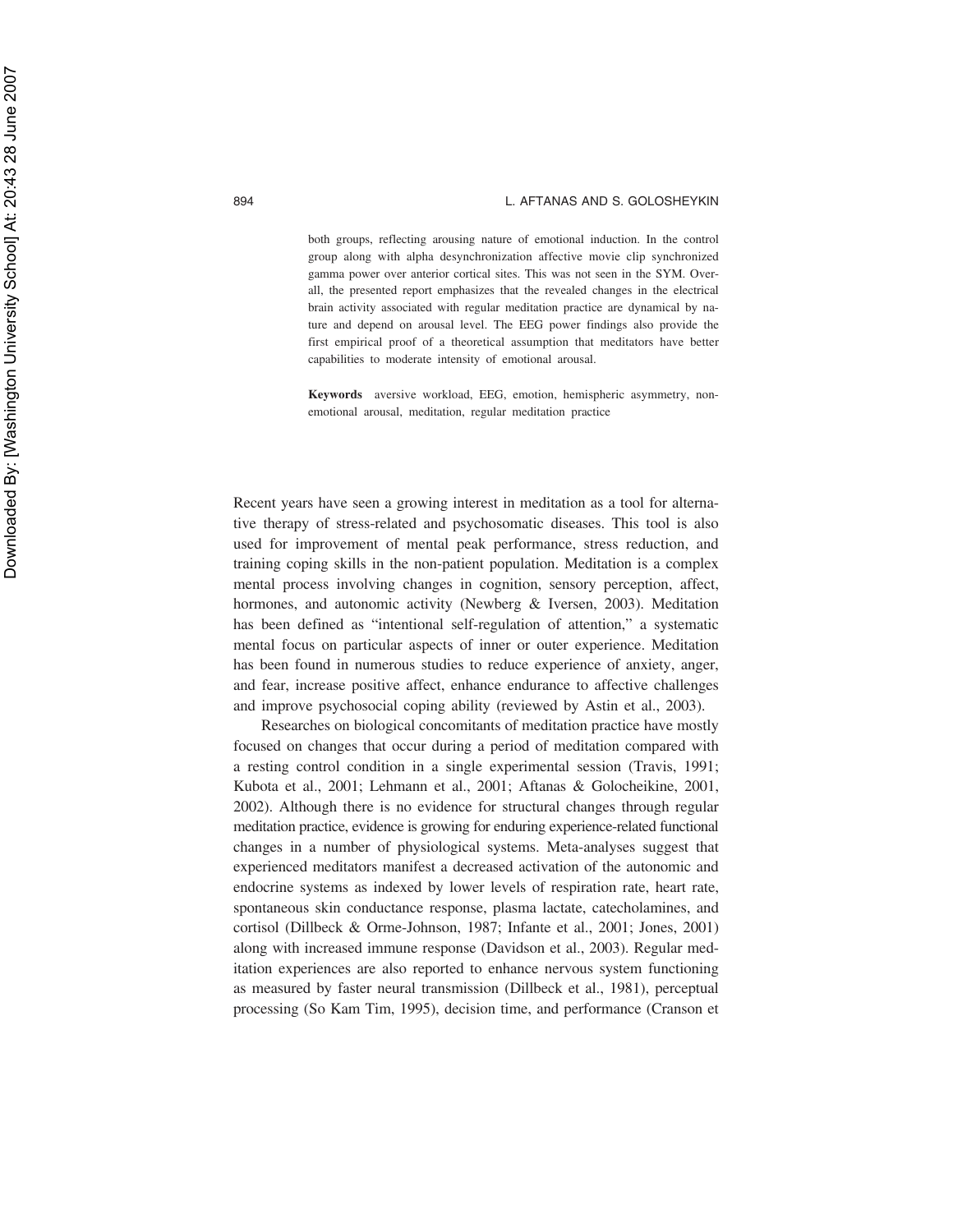al., 1991) speed. Meditation has been found to increase skin potential habituation rates reflecting generally enhanced adaptive strength (Gaylord et al., 1989).

Sparse EEG studies evidence enhanced low frequency activity during both eyes-closed and eyes-open periods (i.e., larger theta and alpha band power) (Delmonte, 1984; Travis, 1991; Lee et al., 1997; Khare & Nigam, 2000; Kubota et al., 2001; Travis et al., 2002). Findings on contingent negative variation (CNV) also suggest cumulative effects of meditation on cortical preparatory response (heightened late CNV amplitude in simple trials) and executive functioning (diminished distraction effects in letter trials (Travis et al., 2000). The present authors have not found any data on EEG activity and emotional processing in experienced meditators.

Considering the reported biological concomitants of meditation practice one should emphasize that there are two most extensively researched forms of meditation. Transcendental meditation, in which practitioners repeat a silent word or phrase with the goal of quieting (and ultimately transcending) the ordinary stream of internal mental dialogue (Travis & Pearson, 2000), and mindfulness meditation in which practitioners simply observe or attend to (without judgment) thoughts, emotions, sensations, perceptions, and so on, as they arise moment by moment in the field of awareness (Astin et al., 2003). The current EEG report focuses on enduring changes that can be detected in baseline brain function as well as in response to non-emotional and specific emotional challenge. The authors studied individuals daily practicing Sahaja Yoga meditation over the last 5–10 years. This technique involves mental states of internalized attention. The key experience during Sahaja Yoga meditation is a state called "thoughtless awareness" or "mental silence" in which the meditator is alert and aware but is free of any unnecessary mental activity. The state of thoughtless awareness is usually accompanied by emotionally positive experiences of bliss. In general, the outcome of meditative process is associated with a sense of relaxation and positive mood and a feeling of benevolence toward oneself and others (Rai, 1993).

The first objective of the present investigation was to examine how regular meditation practice influences EEG activity under conditions marked by different levels of non-emotional arousal (i.e., eyes-closed and eyes-open periods as well as viewing an emotionally neutral movie clip). The second one was to clarify meditation-related specificity of EEG activity patterns while experiencing negative emotions, experimentally induced by movie clips. It was predicted that meditators versus controls during controlled rest conditions (eyes closed and eyes-open periods) would show EEG signs of less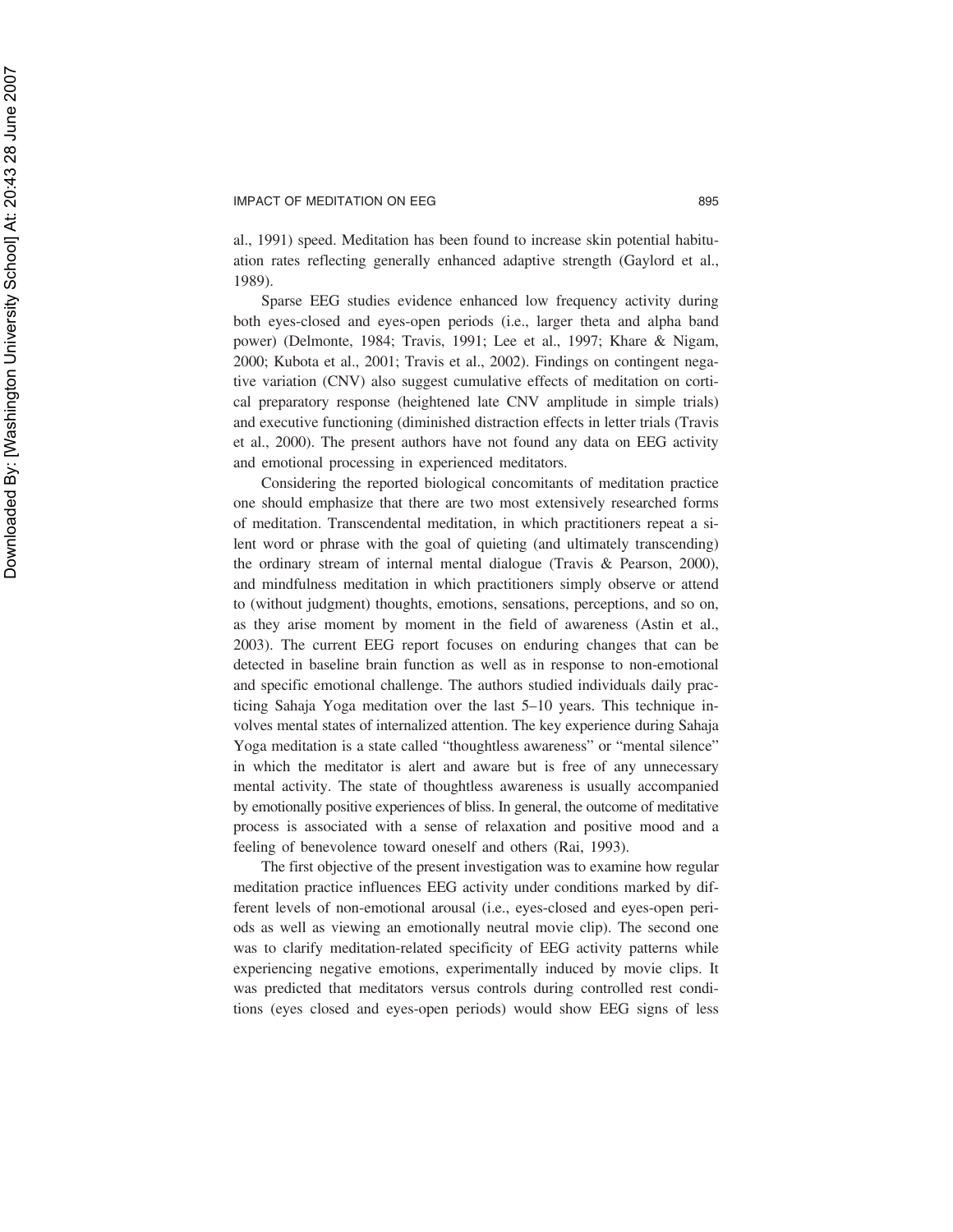tonic arousal and more internalized attention, whereas while viewing emotionally neutral movie clips they would show less attentional involvement. The second prediction assumed that when confronted with emotionally negative visual stimuli (aversive movie clip) meditators would manifest EEG signs of greater endurance to emotionally negative workload.

## **METHODS**

## **Subjects**

Healthy right-handed volunteers (20–40 years old) with normal or correctedto-normal vision were assigned to the two experimental groups: Sahaja Yoga meditators (SYM,  $n = 25$ , 12 males, 13 females) and control individuals ( $n =$ 25, 13 males, 12 females) who never practiced any type of meditation. All the subjects (Ss) signed an informed consent to participate in the study and the research had received prior approval of the institutional ethics committee. The Ss were informed to refrain from exercise and consuming alcohol on the day of investigation. All the Ss were paid for participation in the study.

## **Stimuli**

Four different movie clips were used in the experimental procedure. The first emotionally neutral movie clip was used only to adapt the Ss to the procedure and was excluded from the further analysis. Two clips showing emotionally neutral landscape scenes were used as neutral video stimulation. Negative emotional arousal was implemented by clip cut from Michael Haneke's film "Funny Games" (1997) (two young people abusing a family). All the video clips were in color and lasted 3 to 4.5 min.

## **Procedure**

The Ss were seated in a comfortable armchair and the light in the room was dimmed. The experiment began with the 4 90 s randomly assigned eyesopen/eyes-closed baselines. After this, the Ss were shown 4 films over the course of the experiment. Before the film presentation specific instructions were used: "We are interested in how the scenes *themselves* make *you feel*. Therefore, your ratings should reflect the emotional impact of the segments *on you*, rather than your feelings due to other factors, such as weather or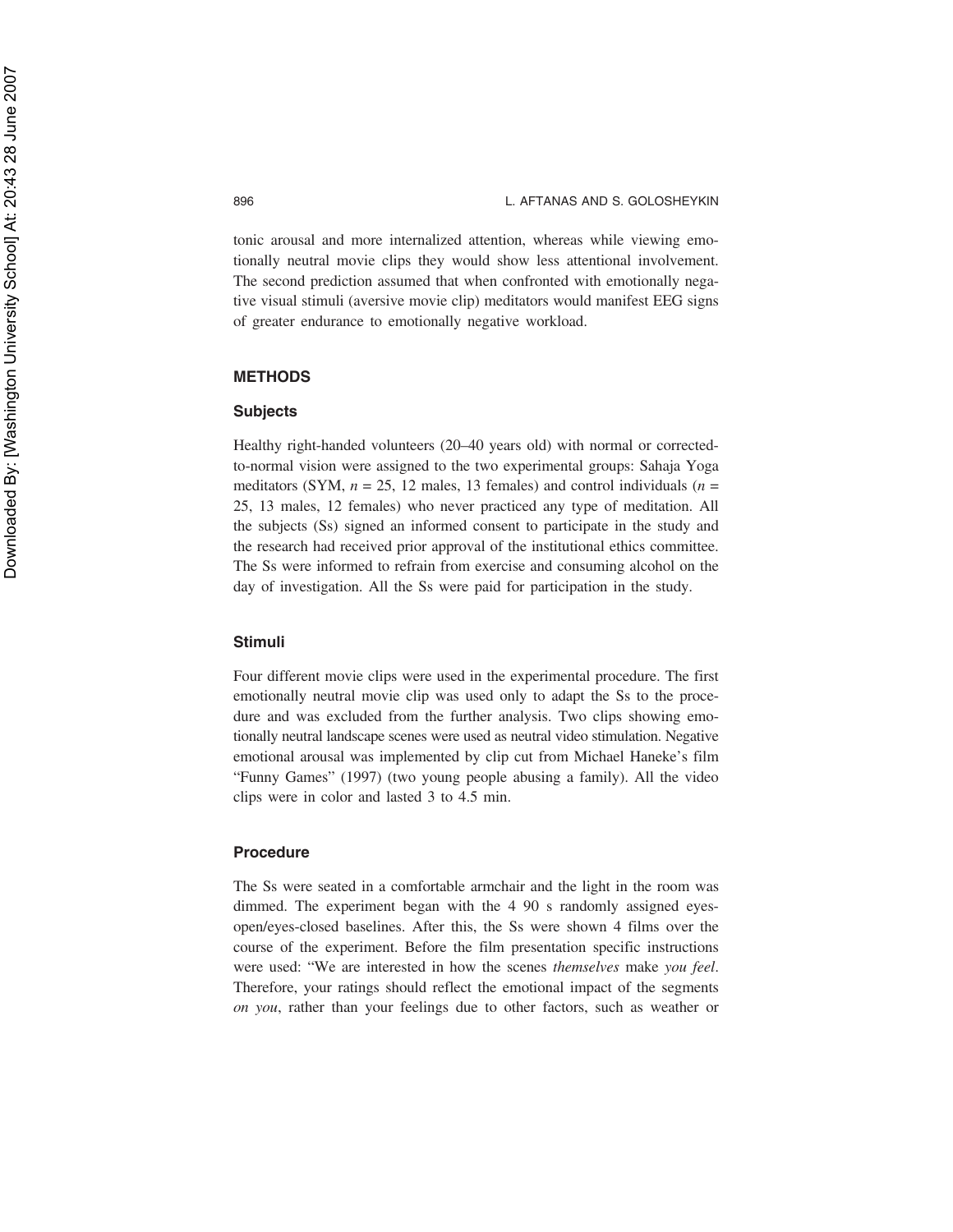personal problems. People differ in emotionality. We are interested in how these film segments make *you* feel rather than in how you think you should feel or how you think others would feel" (McHugo et al., 1982).

Movie clips were presented on a 17'' ViewSonic monitor of the PC in digital video format (MPEG-IV). Soundtracks were presented via PCI128 Creative SoundBlaster over a pair of SONY SS-H150 speakers. Each clip trial consisted of: (1) 30 s relaxing segment, showing static landscape in order to minimize emotional traces from the previous film; (2) 30 s blank screen period; (3) brief countdown (from 5 to 0 with a step of 1 count per second), presented on the screen; (4) the target movie clip presentation ranging from 3 to 4.5 min; (5) subjective ratings, which assessed the Ss emotional reactions in response to the presented clip. Two different neutral clips were randomly presented before and after the aversive clip.

After the presentation of each clip the Ss had to rate the strength of their feelings on 9-point unipolar scales (from "not at all" to "very strongly") in 9 emotion categories, which were described by following 3-word groups of adjectives: (1) joyful, amused, merry; (2) sad, downhearted, blue; (3) angry, irritated, mad; (4) fearful, scared, afraid; (5) anxious, tense, nervous; (6) disgusted, turned off, repulsed; (7) contemptuous, disdainful, scornful; (8) surprised, amazed, astonished; (9) happy, warmhearted, elated (Izard et al., 1974; McHugo et al., 1982). All participants included in the study had never seen the movie clips prior to the experiment.

## **EEG Recording**

Scan 4.1.1 software, 128-channel Electrical Signal Imaging System (ESI-128, NeuroScan Labs.), modified 64-channel QuikCap with imbedded Ag/ AgCl electrodes (NeuroSoft, Inc.) and ElectroCap Gel (Weaver and Co.) were used to record EEG from 62 active scalp sites referenced to the tip of the nose. The ground electrode was attached to the center of the forehead. The impedance was kept below 5 kΩ. Vertical and horizontal electrooculogram was measured to control for ocular artefacts using QuikCap's electrodes. Vertical EOG was recorded with electrodes placed 2 cm above and below the middle of right eye. Horizontal EOG electrodes were placed as close as possible to the left and right outer canthi of the eyes. Calibration was done at 100 µV at 10 Hz. The EEG and EOG signals were digitally filtered at 0.3–50 Hz (-6-dB gain,  $> -12$ -dB/octave slope) and amplified (gain 1000, resolution 0.084 µV/bit, range 5.5 mV) via SynAmps amplifiers, sampled at 500 Hz and stored for off-line analyses.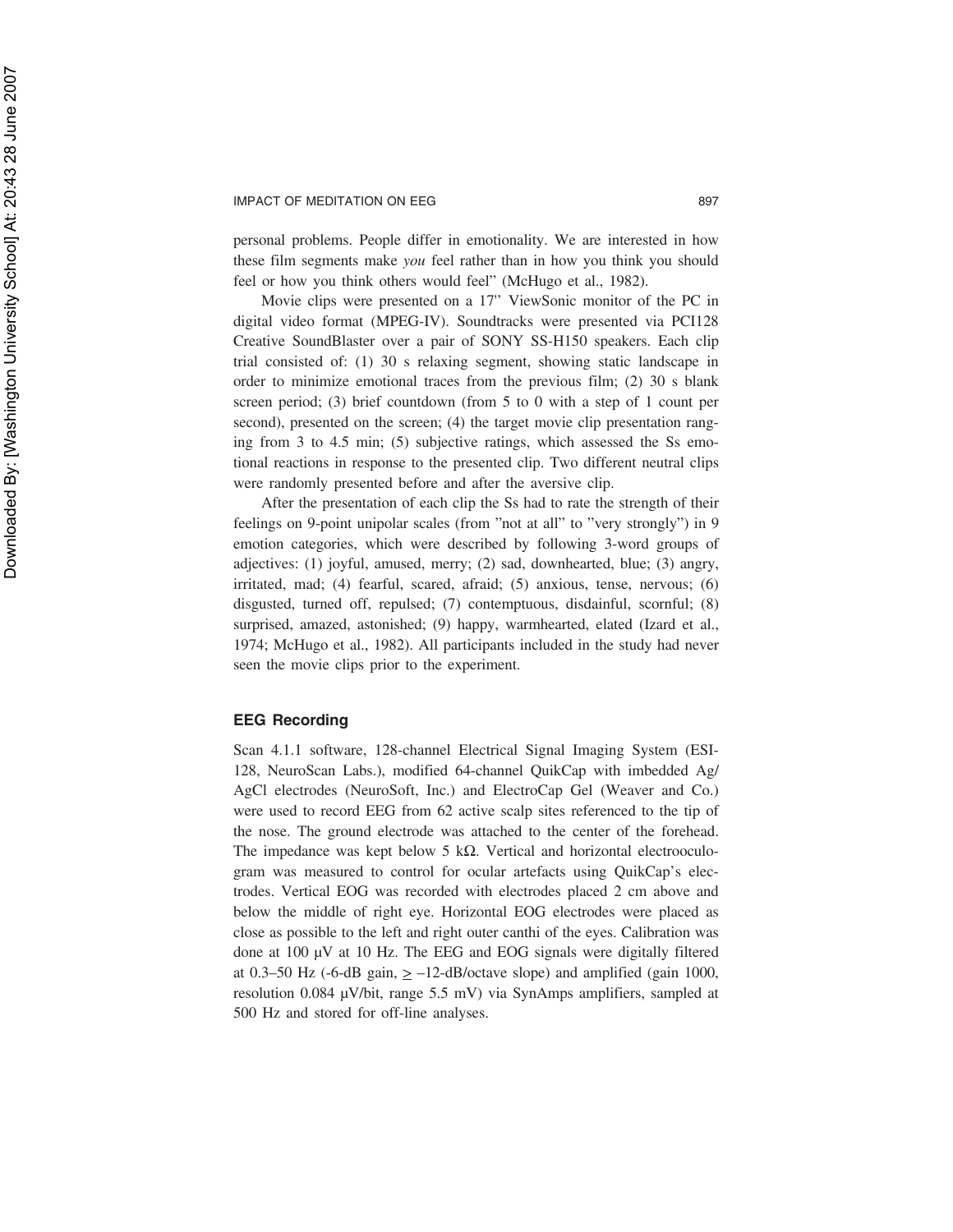## **Data Analysis**

Contributions of the EOG to the EEG were eliminated off-line by submitting the data to an eye movement correction algorithm (Semlitsch et al., 1986). In addition, individual EEG traces were manually inspected for any remaining eye-movement, EMG, or movement-related artefacts. Three artifact-free EEG segments (each of 8.192 s) were selected for each condition (i.e., eyes closed, eyes open, neutral and emotional movie clip conditions). For emotional clips the epochs were selected from the most emotional parts of the scripts (usually closer to the end of the clip). EEG segments were epoched into two 4.096 s (i.e., 2048 analog-to-digital conversion points) epochs, fast Fourier transformed (FFT) and averaged in the frequency domain using a Parzens window. The FFTs were then grouped into the delta  $(2-4$  Hz), theta-1 (4–6 Hz), theta-2 (6–8 Hz), alpha-1 (8–10 Hz), alpha-2 (10–12 Hz), beta-1 (12–18 Hz), beta-2 (18–25 Hz), and gamma (25–45 Hz) frequency bands, log-transformed, and averaged across three EEG traces. EEG traces from two neutral film conditions were averaged in addition. For EEG data analysis initially EEG electrodes were collapsed into 18 clusters. This procedure resulted in 9 regional means for each hemisphere: frontopolar—Fp (Fp1/Fp2), anterior temporal—AT(AF7, F7/AF8, F8), frontal—F (AF3, F3, F5/ AF4, F4, F6), fronto-central—FC (FC1, FC3, FC5/FC2, FC4, FC6); central—C (C1, C3, C5/ C2, C4, C6), centro-parietal—CP (CP1, CP3, CP5/ CP2, CP4, CP6); parieto-temporal—PT (P5, P7/ P6, P8); parietal—P (P1, P3/P2, P4) and occipital—O (PO3, PO5, PO7, O1/ PO4, PO6, PO8, O2). The average power values across the respective electrode sites were calculated for these regional means for each frequency band and each experimental condition.

To check up for putative group differences in the spectral band power values during experimental conditions varying in arousal level, for each frequency band 4-way ANOVAs with the factors of group (GR 2: controls, meditators), experimental condition (COND 4: eyes open, eyes closed, neutral and aversive movie clips), hemisphere (HEM 2: left and right hemisphere), and Location (LOC 9: FP, AT, F, FC, C, CP, PT, P, O) were computed with repeated measurements on the last three factors. Additional analysis concerned EEG activation asymmetries. Preliminary analyses with symmetrical regions evidenced the sensitivity of parieto-temporal regions to laterality group differences within the implemented experimental design. To check up robustness of these associations the parieto-temporal regions were contrasted with the frontal ones using multidimensional statistical designs.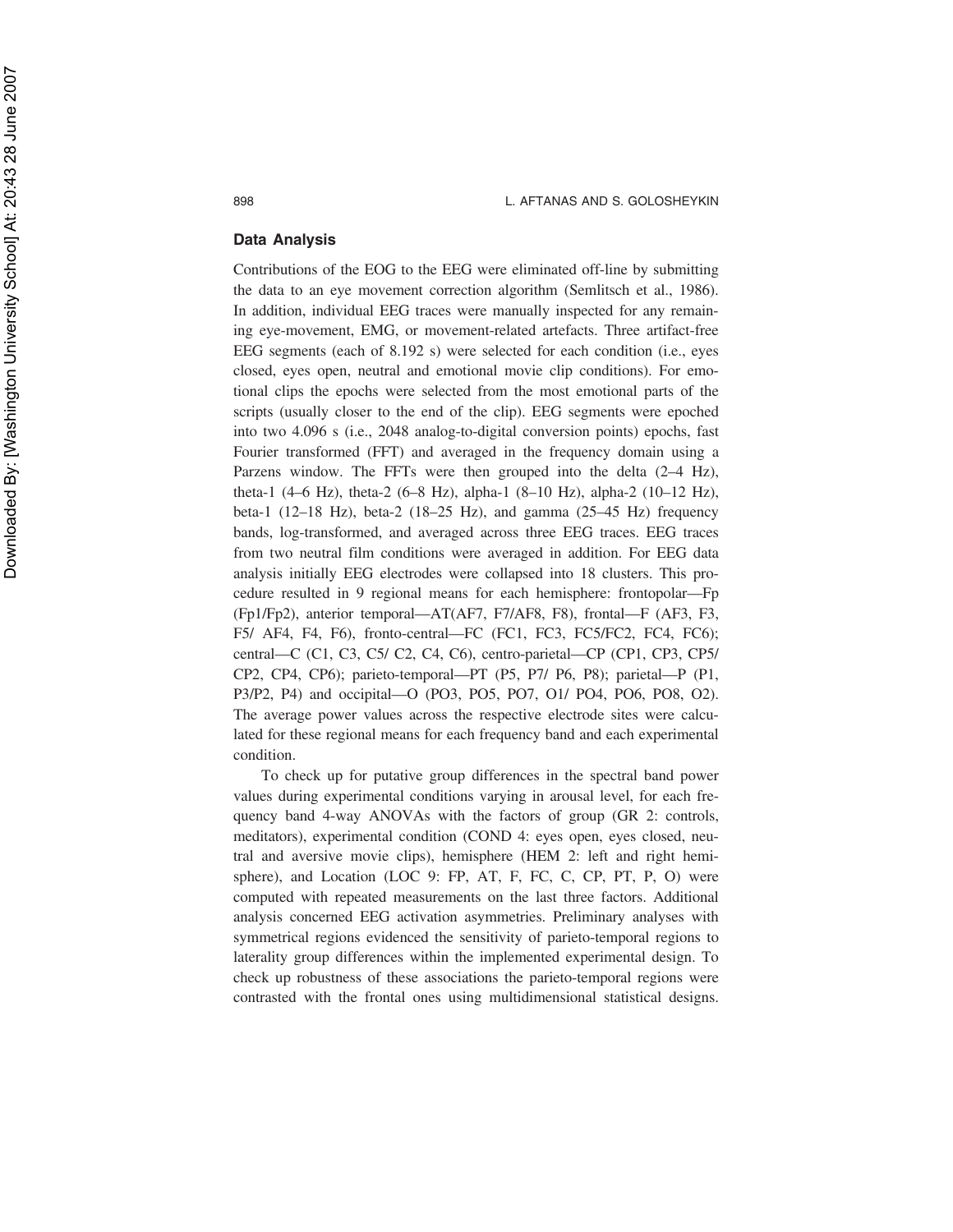For each frequency band and selected symmetrical regions the 4-way ANOVAs with the factors of group (GR 2: controls, meditators), caudality (CAUD: frontal, parieto-temporal), hemisphere (HEM 2: left and right), and experimental condition (COND 4: eyes open, eyes closed, neutral and aversive movie clips) were computed with repeated measurements on the last three factors. To verify subjective emotional impact of the aversive movie clip individual self-report scores were subjected to the 3-way ANOVA with the factors of Group (GR 2: controls and meditators), movie clip (MC 2: neutral, aversive), and emotion (EMOT 9: surprise, amusement, joy, happiness, anger, fear, anxiety, sadness, disgust, disdainfulness) with repeated measurements on the last two factors. In all the ANOVAs significant interactions were examined through simple effects to locate the source of the interaction as well as by post-hoc (Scheffe-test) and planned comparisons. For all the analyses, degrees of freedom were Greenhouse-Geisser corrected where appropriate.

## **RESULTS**

## **Spectral Band Power**

Within the frame of the implemented paradigm effects of arousal manipulation were revealed in the theta-1, theta-2, alpha-1, alpha-2, and gamma frequency bands (Figure 1). According to significant interactions COND × LOC in the theta-1  $(F(24, 1152) = 18.62, p < .001)$ , theta-2  $(F(24, 1152)$  $= 27.09, p < .001$ , alpha-1 ( $F(24, 1152) = 74.01, p < .001$ ), and alpha-2  $(F(24, 1152) = 83.54, p < .001)$  bands and post-hoc comparisons, in both groups increasing arousal decreased EEG power with greater impact on posterior cortical regions. In the theta-1 and theta-2 frequency bands power values during eyes-closed periods were significantly larger than in all other conditions. In turn, alpha-1 and alpha-2 band power values are seen to gradually decrease as arousal increases: the largest power values were seen at the eyes-closed periods, whereas viewing of emotional film was marked by the lowest power values (all post-hoc comparisons at  $p < .01$ ).

As for between-group differences, significant interactions  $GR \times COND$ for the theta-1  $(F(3, 144) = 7.005, p < .003)$ , theta-2  $(F(3, 144) = 7.363,$  $p < .002$ ), and alpha-1 ( $F(3, 144) = 6.384$ ,  $p < .006$ ) frequency bands evidenced that meditators versus controls show larger power values under conditions of lower arousal irrespectively of topography (Figure 1). Separate ANOVAs for each experimental condition specified further that for the theta-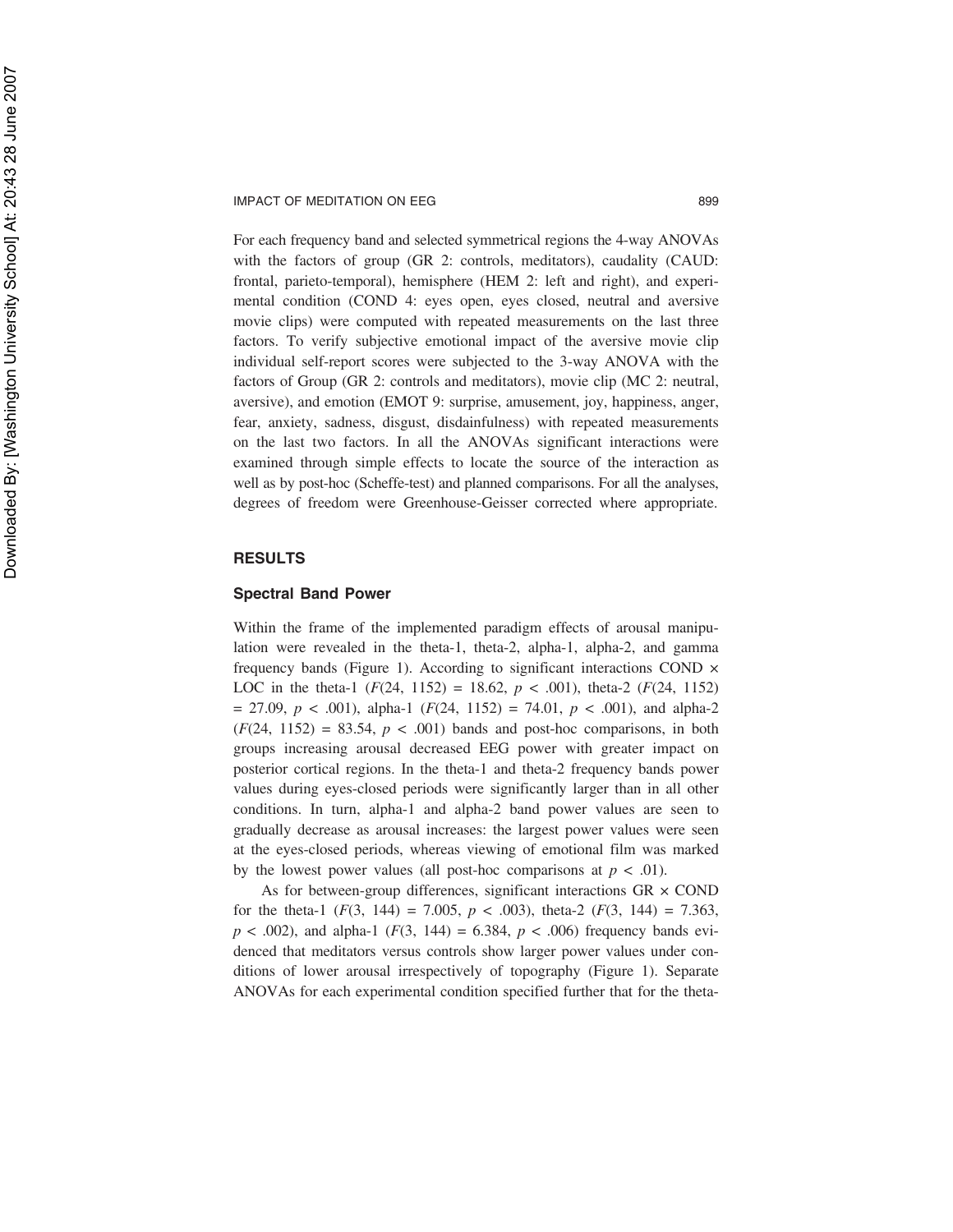

**Figure 1.** Topographic distribution of the mean theta-1, theta-2, alpha-1, alpha-2, and gamma power values for the controls and SYM in the eyes-closed (1) and eyes-open (2) periods as well as in response to emotionally neutral (3) and aversive (4) movie clips.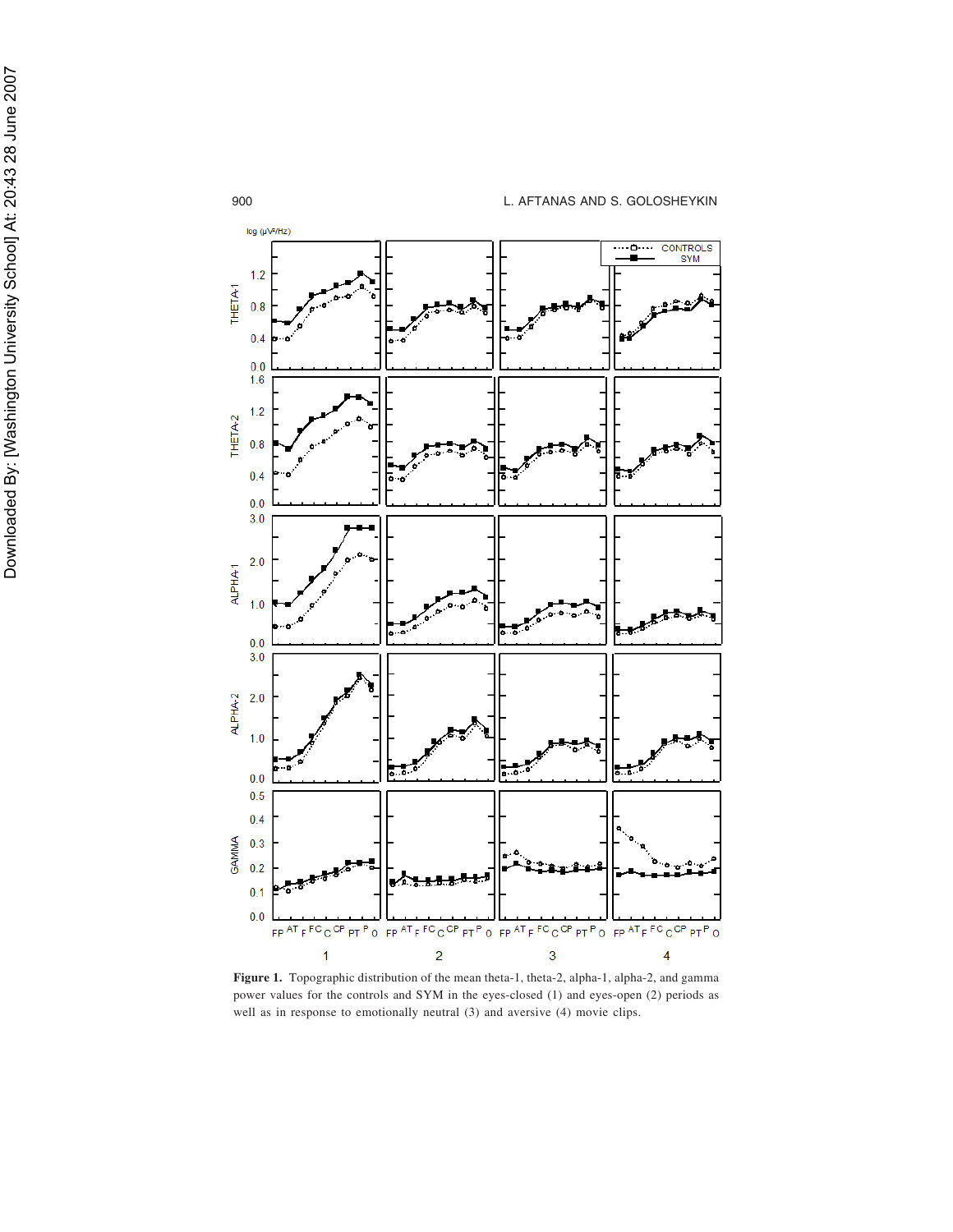1 band this peculiarity is manifested in the eyes-closed period (GR: *F*(1, 48)  $= 7.016$ ,  $p < .011$ ), for the theta-2 it is indexed in both eyes- closed (GR: *F*(1, 48) = 9.610,  $p < .003$ ) and eyes-open (GR: *F*(1, 48) = 5.129,  $p < .028$ ) periods whereas for the alpha-1 band larger power values of meditators are observed in the eyes-closed (GR:  $F(1, 48) = 11.182$ ,  $p < .002$ ) and eyes-open (GR:  $F(1, 48) = 4.360$ ,  $p < .042$ ) periods as well as while viewing the neutral movie clip (GR:  $F(1, 48) = 4.473$ ,  $p < .040$ ) conditions. Analysis of significant interaction GR  $\times$  COND  $\times$  LOC (*F*(24, 1152) = 3.72, *p* < . 011) for the gamma band shows that group differences were manifested only in affective clip condition (Figure 1). In the control group the aversive movie clip induced gamma power increase over Fp, AT, and F regions, whereas the meditators the clip did not yield significant power changes (aversive clip condition, GR  $\times$  LOC: *F*(8, 384) = 5.08, *p* < .010, planned comparisons at *p* < .05).

Laterality group differences were revealed in the alpha-2 frequency band (Figure 2). According to interaction GR  $\times$  COND  $\times$  HEM  $\times$  CAUD (*F*(3, 144) = 3.618,  $p < .037$  and follow-up analysis, these differences are restricted to parieto-temporal regions and to eyes-closed (GR × HEM: *F*(1, 48)  $= 6.47, p < .014$  and eyes-open (GR  $\times$  HEM:  $F(1, 48) = 3.83, p < .048$ ) periods. Separate ANOVAs by groups yielded interaction COND  $\times$  HEM



**Figure 2.** Hemispheric distribution of the mean alpha-2 power values over the parieto-temporal regions (PT) for the control and SYM groups in the eyes-closed (1) and eyes-open (2) periods as well as in response to emotionally neutral (3) and aversive (4) movie clips. L—left hemisphere; R—right hemisphere.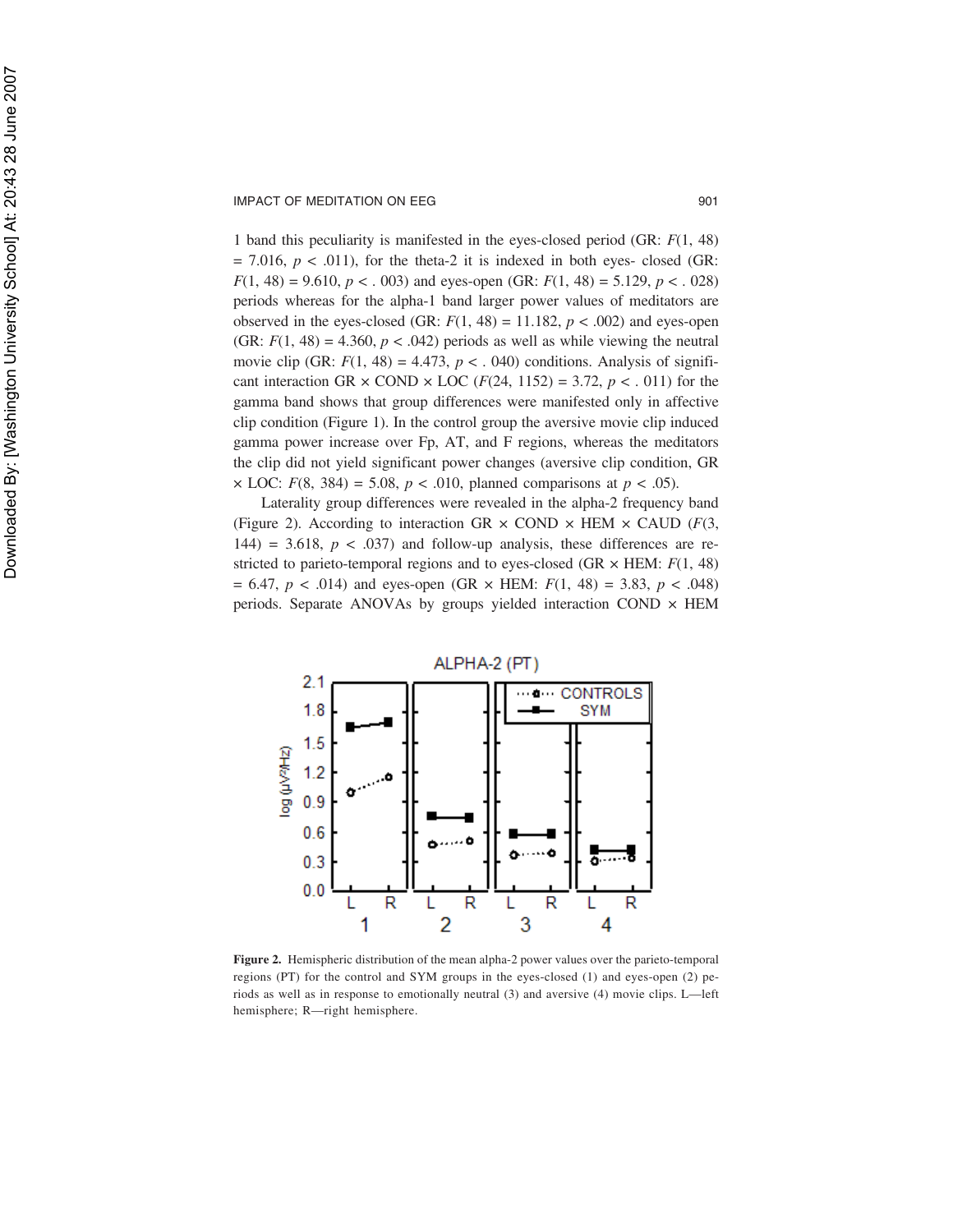

Figure 3. Self-reported ratings of emotional feelings, induced by the neutral and the aversive movie clips (MC) in the controls and SYM.  $\sp{*}p$  < .05 (within-group post-hoc comparisons between the neutral and aversive movie clip conditions with the Scheffe test). 1—happy, 2—joy, 3—surprised, 4—sad, 5—fearful, 6—anxious, 7—angry, 8—disgusted, 9—contemptuous.

 $F(3, 72) = 7.01$ ,  $p < .006$ ) specifying that the controls are characterized by larger right than left hemisphere power during the eye-closed (HEM: *F*(1, 24) = 11.62,  $p < .002$ ) and eyes-open (HEM:  $F(1, 24) = 4.26$ ,  $p < .045$ ) periods. No hemisphere differences were revealed while viewing emotionally neutral and aversive movies clips. In turn, meditators evidenced no hemisphere differences throughout all the four experimental conditions.

## **Subjective Response to the Aversive Movie Clip**

The reliable effects associated with film emotionality were evidenced in the both groups. According to MC  $\times$  EMOT interactions for the control ( $F(8)$ , 192) = 33.37,  $p < .001$ ) and SYM ( $F(8, 192) = 30.72$ ,  $p < .001$ ) groups, the emotional movie clip elicited emotions of anger, anxiety, disgust, and contempt while decreasing emotions of happiness and joy (all post hocs at  $p <$ .01). At the between-group level, statistical analyses have revealed influence of meditation practice on the subjective report ratings while viewing both the neutral and aversive movie clips, indexed by interaction  $GR \times MC \times EMOT$  $(F(8, 384) = 5.66, p < .001)$ . Analysis of the means of this interaction shows that in addition to lower scores for all the emotions but happiness while viewing the neutral clip the meditators versus controls demonstrate significantly lower emotional reactivity to the aversive movie clip (all planned comparisons at  $p < .01$ ).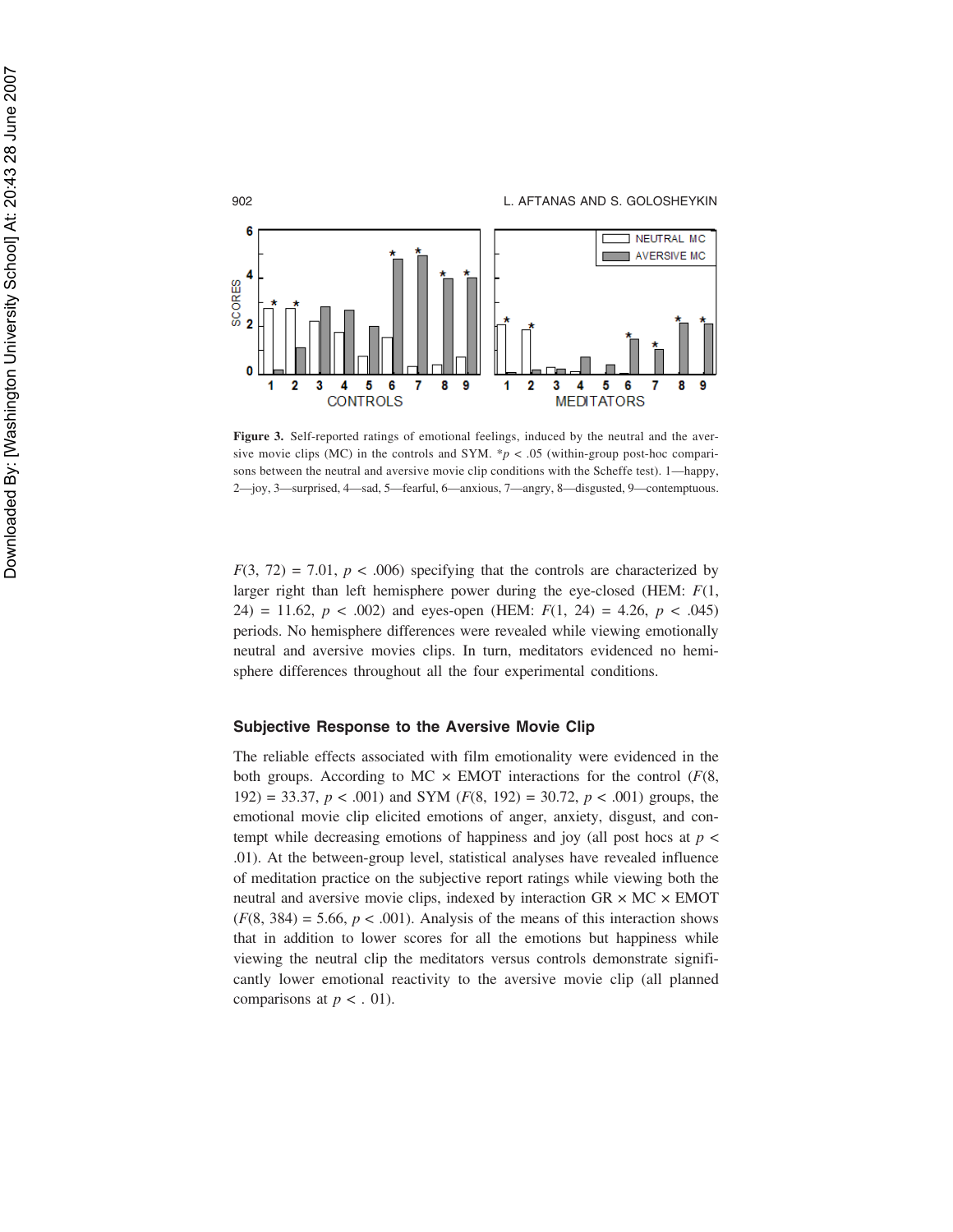## **DISCUSSION**

In the present study three experimental conditions modeled three levels of non-emotional arousal in the continuum "eyes closed—eyes open—viewing emotionally neutral movie clips." Findings from this continuum show that at the lowest level of arousal (eyes closed) SYM manifested larger power values in theta-1, theta-2, and alpha-1 frequency bands. Although increasing arousal desynchronized activity in these bands in both groups, the theta-2 and alpha-1 power in the eyes-open period and alpha-1 power while viewing a neutral clip remained still higher in the SYM.

Evidence emerging from the past decade suggests theta activity is implicated in a number of cognitive and affective states ostensibly unrelated to notion of general deactivation and sleep stages. A strong theta band power increase during concentrated task performance (Sasaki et al., 1996) and memory operations (reviewed by Klimesch, 1999) has been reported. Perception of emotional stimuli is accompanied by short-term theta synchronization indexing motivated attention (Aftanas et al., 2002, 2003) whereas emotional experience may be attended by longer lasting theta synchronization (Crawford et al., 1996; Hankins & Wilson, 1998). Prolonged enhancement of the theta power through regular EEG biofeedback training positively correlates with creative performance (Vernon et al., 2003). As for alpha, according to the modern view, activity in the low alpha frequency band is associated with vigilance and attention, whereas in the upper alpha band it is thought to reflect task-specific processes (such as perceptual and cognitive processes) (Klimesch, 1999). Alpha power is generally thought to be inversely related to activation in the wake healthy adult. Conventionally, decreases in alpha power reflect increases in activation (e.g., Lindsley & Wicke, 1974) and alpha power increases (synchronization) is taken to be a marker of cognitive inactivity, that is, "cortical idling" (Klimesch, 1999 for review). However, a growing body of evidence suggests that the notion of alpha synchronization reflecting cortical idling is no longer tenable. Alpha synchronization may be considered as marker of the activation of functionally involved brain areas, reflecting specific operations of higher brain functioning (Cooper et al., 2003 for review). More specifically, it has been shown to index the active inhibition of sensory information during internally directed attentional tasks such as mental imagery (Ray & Cole, 1985; Schupp et al., 1994).

As mentioned in the introduction, the key experience during Sahaja Yoga meditation is thoughtless awareness accompanied by an emotionally positive experience of bliss. According to the authors' previous findings on this medi-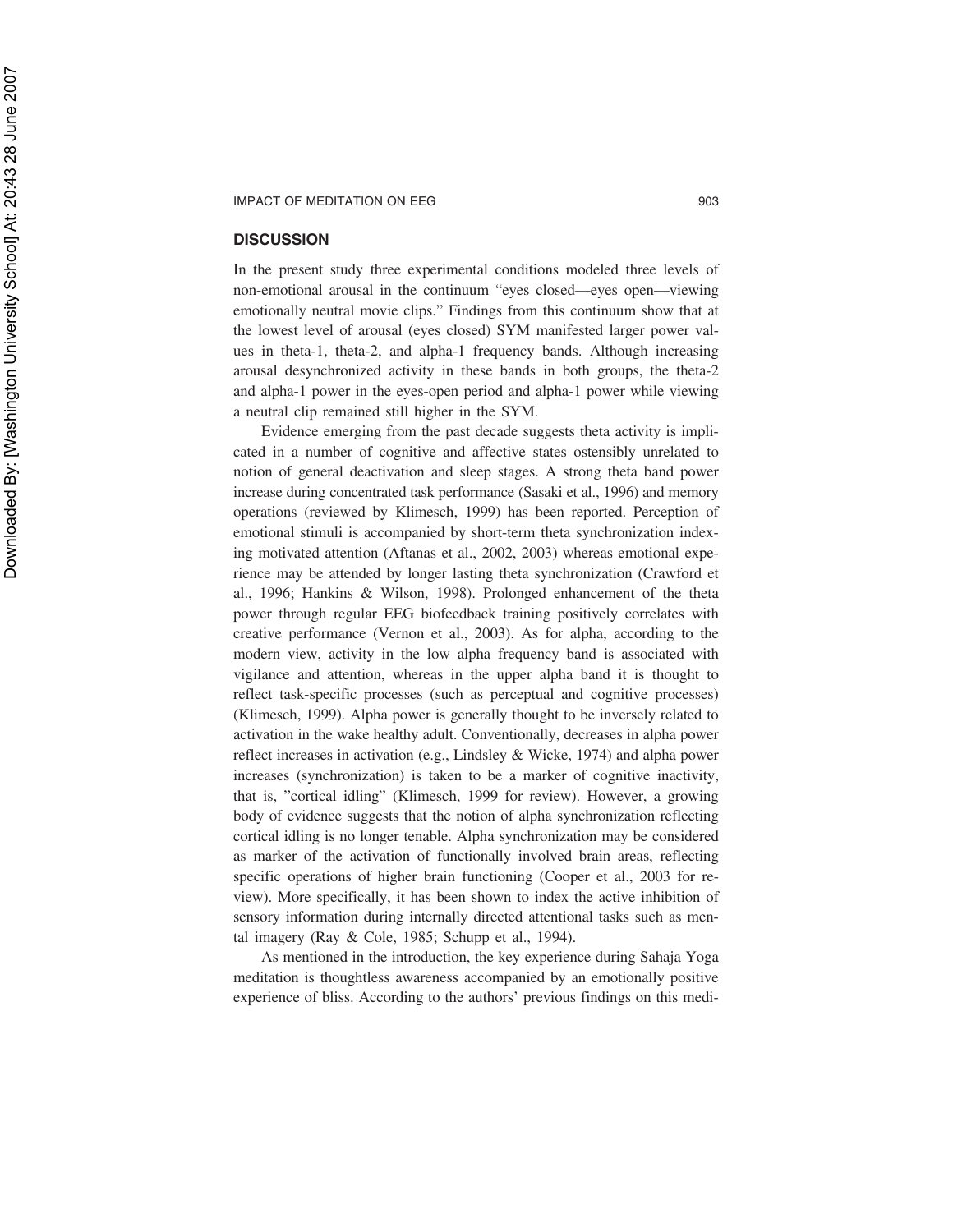tation, both thoughtless awareness and bliss are accounted by enhanced theta and alpha activity along with decreased EEG dimensional complexity (Aftanas & Golocheikine, 2001, 2002). Importantly, in these studies subjective scores of emotional experience positively correlated with theta, whereas scores of thoughtless awareness negatively correlated (i.e., more power means greater mental silence) with both theta and alpha power. The authors concluded that although on the whole both theta and alpha power increases during meditation periods reflect internalized attention, theta power is more specifically related to the essential "core" (i.e., thoughtless awareness and bliss) of meditative experience (Aftanas & Golocheikine, 2001). In view of this, the authors speculate that in this study, which did not involve a meditative task, the eyes-closed and eyes-open periods imitate immersion into the accustomed ambience of meditative session. Such an immersion gives birth to elements of "pro-meditative" experience reminding states of thoughtless awareness and bliss accounted by enhanced theta and low alpha power. Increased arousal by presenting emotionally neutral movie clip desynchronize theta and alpha activity in both groups but at between-group level meditators are still characterized by higher power in the low alpha frequency range. It is felt that even while processing emotionally neutral (i.e., personally irrelevant) information, meditators keep on allocating attentional resources internally in order to inhibit irrelevant information. Although meditative states in general involve extended and distributed neuronal networks, they show clearly organized topographical, spatial patterns (Kubota et al., 2001; Lehmann et al., 2001; Aftanas & Golocheikine, 2001, 2002). However, in this study, in terms of topography, depending on the non-emotional condition meditators manifested greater theta-alpha power throughout the whole cortical plane. Such a peculiarity may index overall lower tonic arousal and propensity for internalized attention alike forming prerequisites for successful meditative experience. So, in line with the authors' first prediction, experienced meditators versus controls during controlled rest condition (eyes-closed and eyes-open periods) showed EEG signs of less tonic arousal and more internalized attention as well as less attentional involvement while viewing emotionally neutral movie clips.

The second prediction suggested EEG signs of greater endurance of meditators to emotionally negative workload. When contrasted with the neutral, aversive movie clip yielded significant alpha desynchronization in both groups, reflecting arousing nature of emotional induction (e.g., Lindsley & Wicke, 1974; Klimesch, 1999). In the control group along with alpha desynchronization, the movie clip synchronized gamma power over anterior cortical sites. Gamma activity has been conceptualized as providing universal "functional building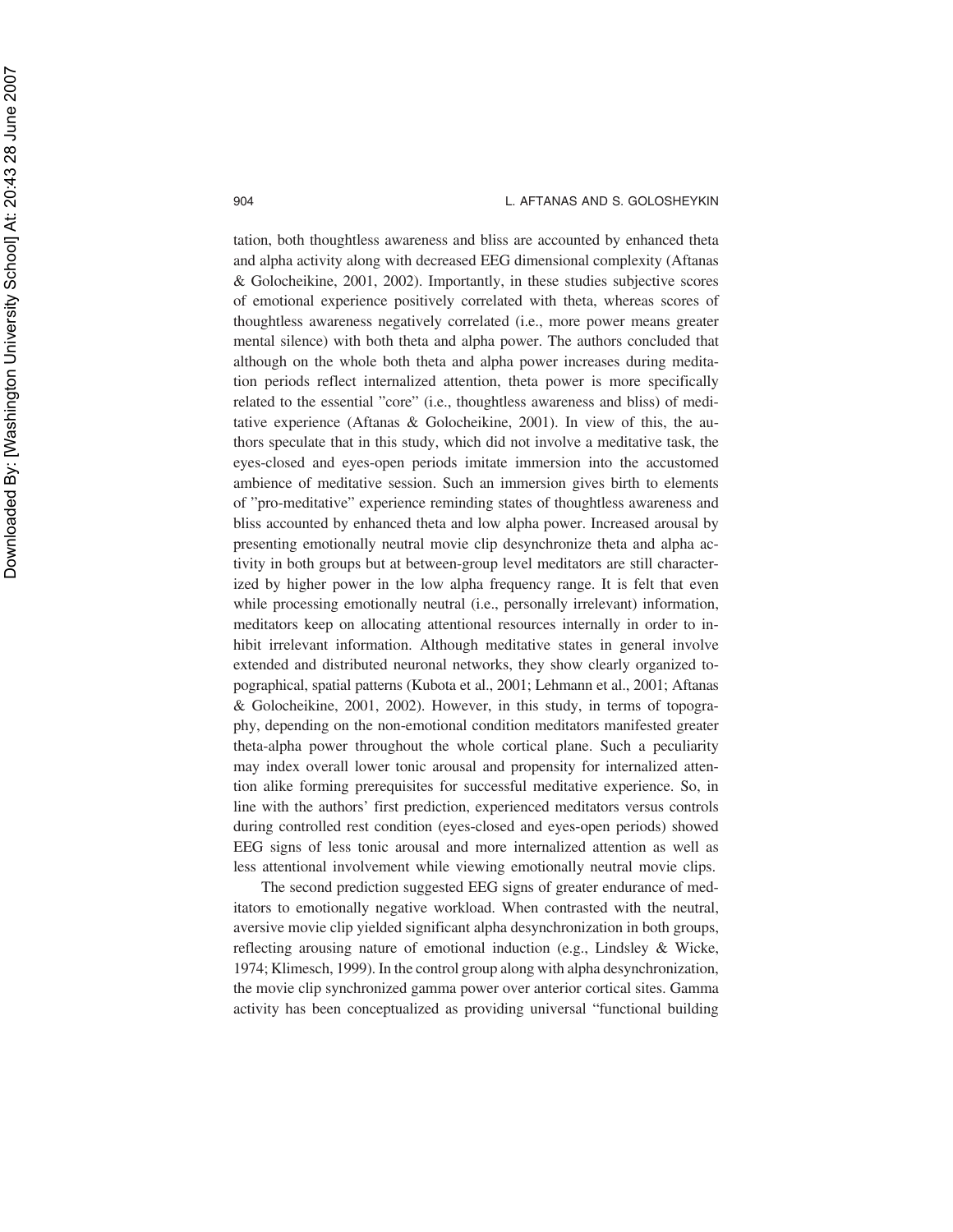blocks" of information processing and the hypothesis of a selectively distributed gamma system of the brain is now generally accepted (Basar et al., 2001). Arousal is regarded as a necessary condition for gamma activity. In states of extremely low arousal (anesthesia and non-REM sleep), there is minimal gamma activity whereas increased gamma activity may reflect a "focused arousal" in task-relevant neural circuitries during cognitive and emotional involvement (Sheer, 1984; Gross & Gotman, 1999; Rennie et al., 2000; Gemignani et al., 2000; Sebastiani et al., 2003). Combined alpha desynchronization and gamma synchronization to the aversive movie clip suggests heavier emotional workload on the controls than meditators. Heavier emotional impact on the controls is supported by self-reported ratings showing that the controls versus meditators manifested significantly higher rates of emotional arousal for negative emotions of anger, anxiety, disgust, and contempt. This is also consistent with the literature showing that meditators often show lower levels of negative affect (Astin et al., 2003) as well as with EEG findings on positive correlations of gamma activity with subjective intensity of negative emotional experience (Foster & Harrison, 2002). Finally, considering that high beta and gamma activity triggers peripheral autonomic responses during mental workload (Umeno et al., 2003), absence of gamma synchronization in the meditators could indirectly point to their lower autonomic involvement. Hence, regularly meditating individuals manifest capabilities to moderate intensity of negative emotional arousal. On evidence, derived from EEG spectral band power, this feature is indexed by non-involvement into emotional experience of gamma band activity.

One more facet of the presented report deals with resting EEG asymmetries. Except rare studies (e.g., Lehmann et al., 2001; Davidson et al., 2003), findings on EEG activation asymmetries and meditation are usually not emphasized. In the present study laterality group differences were revealed over parieto-temporal cortex in the upper alpha band during eyesclosed and eyes-open periods. The control group was marked by larger right than left hemisphere power, indexing, according to conventional interpretations (Davidson et al., 2003), relatively more active left hemisphere parietotemporal cortex. Meditators manifested no hemisphere asymmetry. Considering the "cognitive" nature of the upper alpha band (Klimesch, 1999), left hemisphere bias in the controls may be ascribed to verbally mediated "inner dialogue," associated with everyday life events. In turn, symmetrical interhemispheric balance along with less active left hemisphere activity in the meditators than controls could be well explained by their "worked-out" propensity to mindfulness, that is, to reduced verbally mediated inner experience at rest.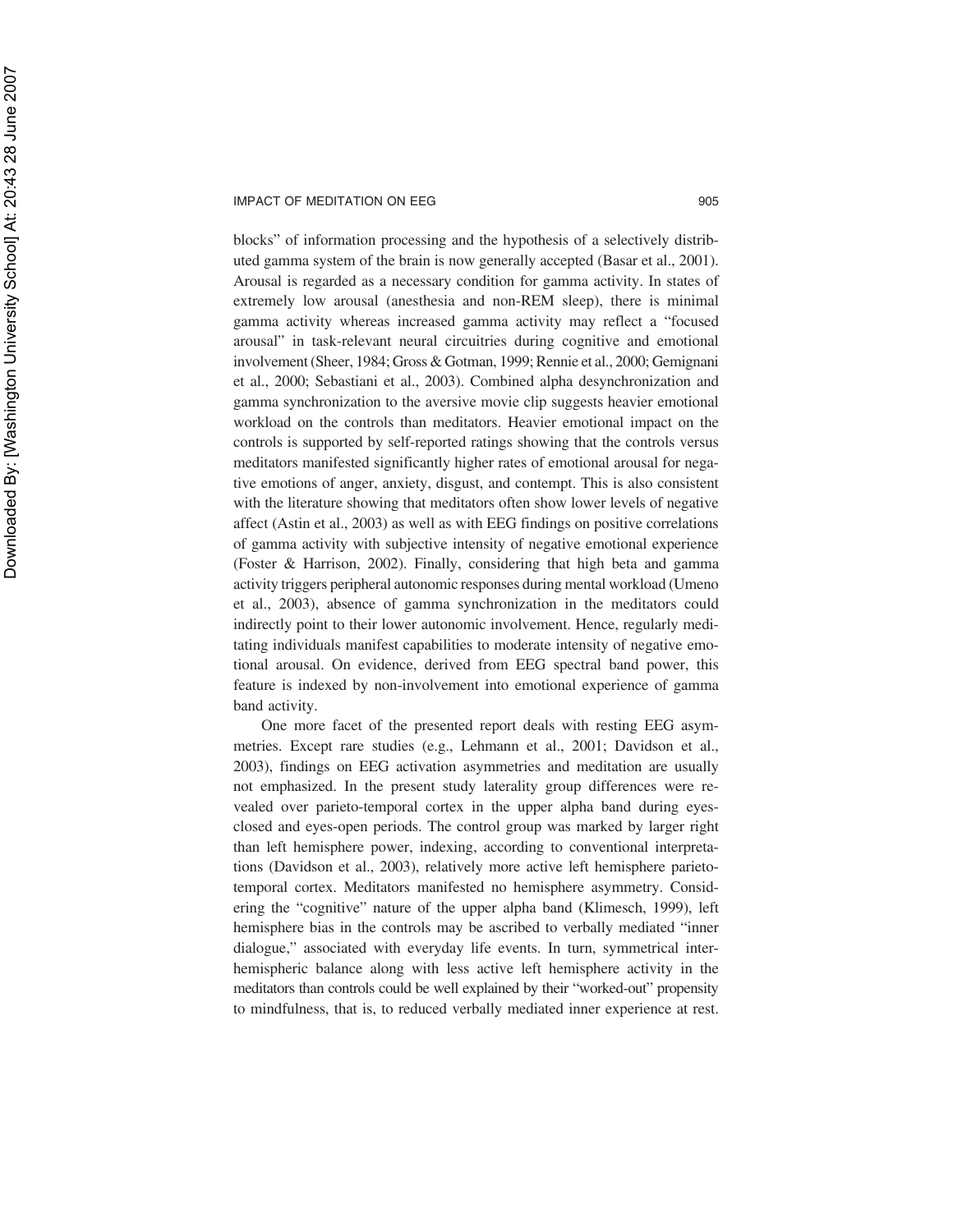Additional explication comes from well-established findings that regularly meditating individuals report lower levels of both state and trait anxiety than non-meditating ones. In view of this, relatively more active posterior cortex of the left hemisphere in the controls may be due to verball mediated anxious apprehension (Carter et al., 1986; Aftanas et al., 1996).

Overall, the present report emphasizes that the changes in the electrical brain activity associated with regular meditation practice are dynamical by nature and depend on arousal level. Experienced meditators manifest EEG signs of overall lower tonic arousal and greater proneness to sustain internal focus of attention. The EEG power findings are the first EEG-correlate of the theoretical assumption that meditators have better capabilities to moderate their intensity of emotional arousal.

## **REFERENCES**

- Aftanas, L. I., Pavlov, S. V., Reva, N. V., & Varlamov, A. A. (2003). Trait anxiety impact on the EEG theta band power changes during appraisal of threatening and pleasant visual stimuli. *International Journal of Psychophysiology, 50*(3), 205–212.
- Aftanas, L. I., Varlamov, A. A., Pavlov, S. V., Makhnev, V. P., & Reva, N. V. (2002). Time-dependent cortical asymmetries induced by emotional arousal: EEG analysis of event-related synchronization and desynchronization in individually defined frequency bands. *International Journal of Psychophysiology, 44*(1), 67–82.
- Aftanas L. I., & Golocheikine S. A. (2002) Non-linear dynamic complexity of the human EEG during meditation. *Neuroscience Letters, 330*(2), 143–146.
- Aftanas L. I., & Golocheikine S. A. (2001). Human anterior and frontal midline theta and lower alpha reflect emotionally positive state and internalized attention: highresolution EEG investigation of meditation. *Neuroscience Letters, 310*(1), 57– 60.
- Aftanas, L. I., Koshkarov, V. I., Pokrovskaja, V. L., & Lotova, N. V. (1996). Preand post-stimulus processes in affective task and event-related desynchronization (ERD): Do they discriminate anxiety coping styles. *International Journal of Psychophysiology, 24,* 197–212.
- Astin, J. A., Shapiro, S. L., Eisenberg, D. M., & Forys, K. L. (2003). Mind-body medicine: State of the science, implication for practice. *Journal of the American Board of Family Practice, 16,* 131–147.
- Basar E., Basar-Eroglu C., Karakas S., & Schurmann M. (2001). Gamma, alpha, delta, and theta oscillations govern cognitive processes. *International Journal of Psychophysiology, 39,* 241–253.
- Carter, W. R., Johnson, M. C., & Borkovec, T. D. (1986). Worry: An electrocortical analysis. *Advances in Behaviour Research & Therapy,* 8, 193–204.
- Cooper, N. R., Croft, R. J., Dominey, S. J. J., Burgess, A. P., & Gruzelier, J. H.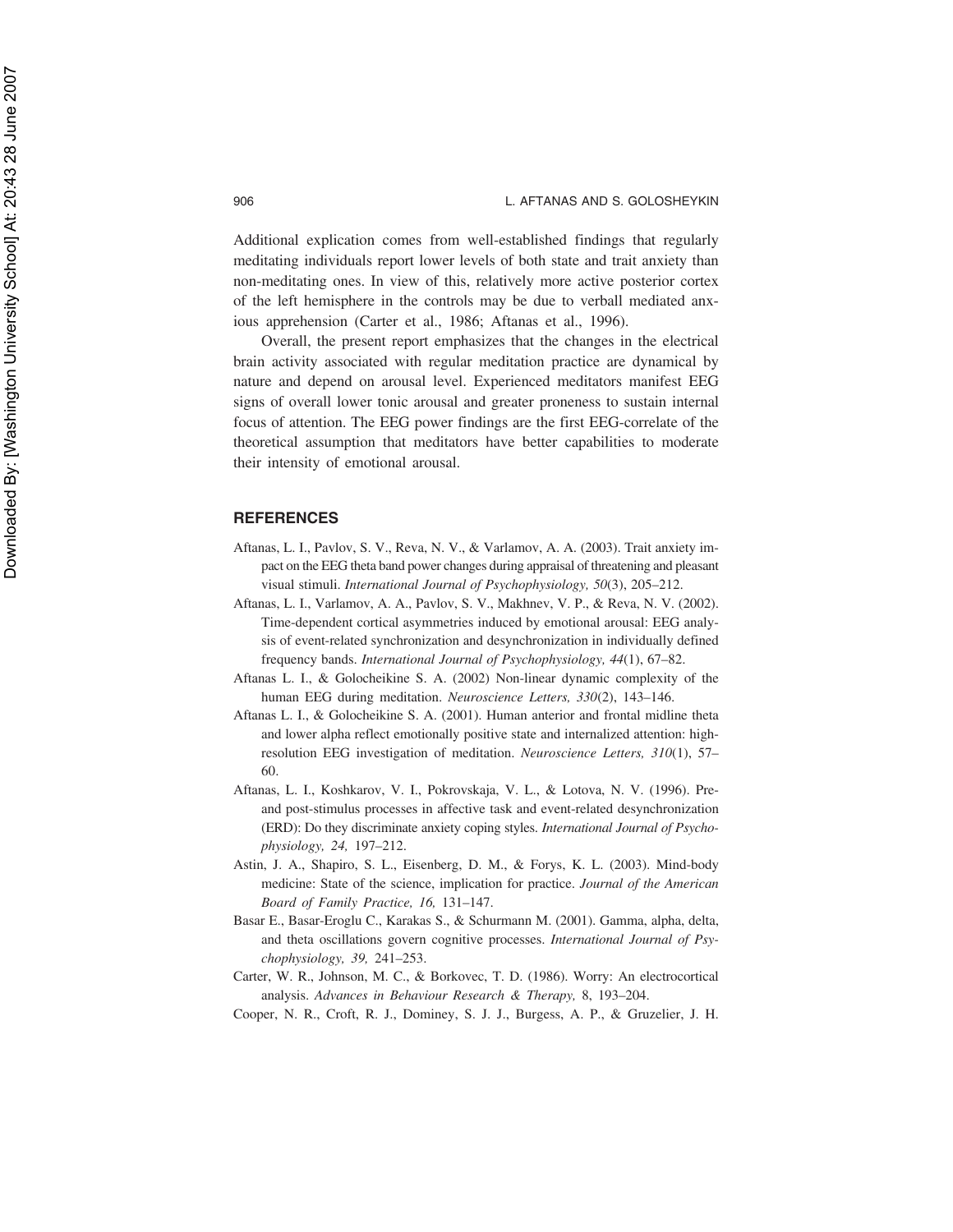(2003). Paradox lost? Exploring the role of alpha oscillations during externally vs. internally directed attention and the implications for idling and inhibition hypotheses. *International Journal of Psychophysiology, 47,* 65–74.

- Cranson, R. W., Orme-Johnson, D. W., Gackenbach, J., Dillbeck, M. C., Jones C. H., & Alexander C. H. (1991). Transcendental meditation and improved performance on intelligence-related measures: A longitudinal study. *Personality and Individual Differences, 12*(10), 1105–1116.
- Crawford, H. J., Clarke, S. W., & Kitner-Triolo, M. (1996). Self-generated happy and sad emotions in low and highly hypnotizable persons during waking and hypnosis: Laterality and regional EEG activity differences. *International Journal of Psychophysiology, 24,* 239–266.
- Davidson, R. J., Kabat-Zinn, J., Schumacher, J., Rosenkranz, M., Muller, D., Santorelli, S. F., Urbanowski, F., Harrington, A., Bonus, K., & Sheridan, J. F. (2003). Alterations in brain and immune function produced by mindfulness meditation. *Psychosomatic Medicine, 65*(4), 564–570.
- Delmonte, M. M. (1984) Electrocortical activity and related phenomena associated with meditation practice: A literature review. *International Journal of Neuroscience, 24*(3–4), 217–230.
- Dillbeck, M. C., Orme-Johnson, D. W., & Wallace, R. K. (1981). Frontal EEG coherence, H-reflex recovery, concept learning, and the TM-Sidhi program. *International Journal of Neuroscience, 15,* 151–157.
- Dillbeck, M. C., & Orme-Johnson, D. W. (1987). Physiological differences between Transcedental Meditation and rest. *American Psychologist, 42,* 879–881.
- Foster, P. S., & Harrison, D. W. (2002). The relationship between magnitude of cerebral activation and intensity of emotional arousal. *International Journal of Neuroscience, 112*(12), 1463–1477.
- Gemignani, A., Santarcangelo, E., Sebastiani, L., Marchese, C., Mammoliti, R., Simoni, A., & Ghelarducci, B. (2000). Changes in autonomic and EEG patterns induced by hypnotic imagination of aversive stimuli in man. *Brain Research Bulletin, 53*(1), 105–111.
- Gross, D. W., & Gotman, J. (1999) Correlation of high-frequency oscillations with the sleep-wake cycle and cognitive activity in humans. *Neuroscience, 94*, 1005–1018.
- Hankins, T. C., & Wilson, G. F. (1998). A comparison of heart rate, eye activity, EEG and subjective measures of pilot mental workload during flight. *Aviation and Space Environmental Medicine, 69*(4), 360–367.
- Infante, J. R., Torres-Avisbal, M., Pinel, P., Vallejo, J. A., Peran, F., Gonzalez, F., Contreras, P., Pacheco, C., Roldan, A., & Latre, J. M. (2001). Catecholamine levels in practitioners of the transcendental meditation technique. *Physiology and Behavior, 72*(1–2), 141–146.
- Izard, C. E., Dougherty, F. E., Bloxom, B. M., & Kotsch, N. E. (1974). *The differential emotion scale: A method of measuring the meaning of subjective experience of discrete emotions*. Nashville: Vanderbilt University, Department of Psychology.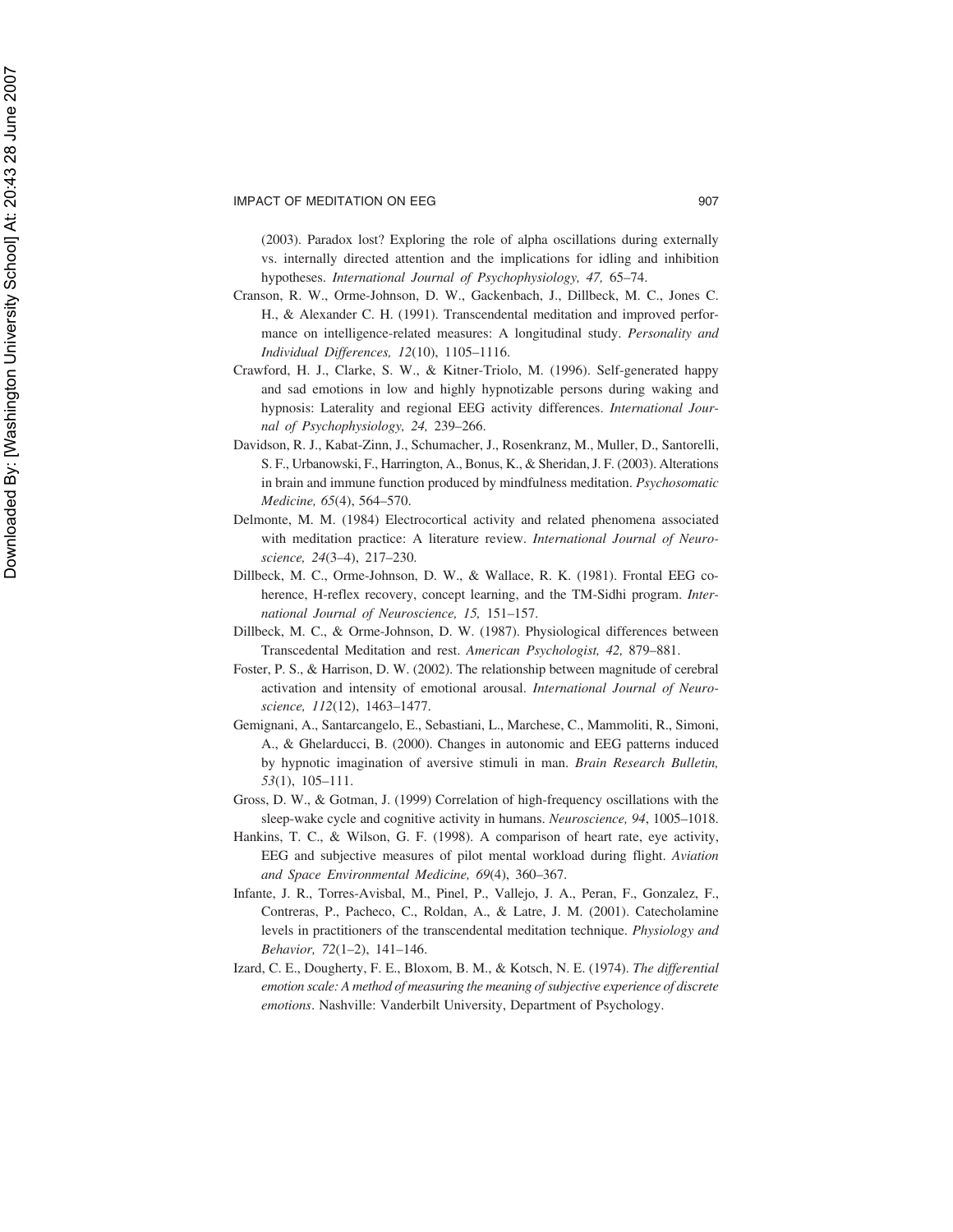- Jones, B. M. (2001). Changes in cytokine production in healthy subjects practicing Guolin Qigong: A pilot study. *BMC Complementary and Alternative Medicine, 1*(1), 8.
- Khare, K. C., & Nigam S. K. (2000). A study of electroencephalogram in meditators. *Indian Journal of Physiology and Pharmacology*, *44*(2), 173–188.
- Klimesch, W. (1999). EEG alpha and theta oscillations reflect cognitive and memory performance: A review and analysis. *Brain Research. Brain Research Reviews, 29,* 169–195.
- Kubota, Y., Sato, W., Toichi, M., Murai, T., Okada, T., Hayashi, A., & Sengoku, A. (2001). Frontal midline theta rhythm is correlated with cardiac autonomic activities during the performance of an attention demanding meditation procedure. *Brain Research. Cognitive Brain Research, 11,* 281.
- Lee, M. S., Bae, B. H., Ryu, H., Sohn, J. H., Kim, S. Y., & Chung, H. T. (1997). Changes in alpha wave and state anxiety during ChunDoSunBup Qi-training in trainees with open eyes. *American Journal of Chinese Medicine, 25*(3–4), 289.
- Lehmann, D., Faber, P. L., Achermann, P., Jeanmonod, D., Gianotti, L. R. R., & Pizzagalli, D. (2001). Brain sources of EEG gamma frequency during volitionally meditation-induced, altered states of consciousness, and experience of the self. *Journal Psychiatric Research: Neuroimaging Section, 108,* 111–121.
- Lindsley, D. B., & Wicke, J. D. (1974). The electroencephalogram: Autonomous electrical activity in man and animals. In R. Thompson & M. N. Patterson (eds.), *Bioelectrical recording techniques* (pp. 3–79). NewYork: Academic Press.
- McHugo, G. J., Smoth, G. A., & Lanzetta, J. T. (1982). The structure of self-reports of emotional responses to film segments. *Motivation and Emotion*, *6*(4), 365–385.
- Newberg, A. B., & Iversen, J. (2003). The neural basis of the complex mental task of meditation: Neurotransmitter and neurochemical considerations. *Medical Hypotheses, 61*(2), 282–91.
- Rai, U. C. (1993). *Medical science enlightened*. London-New-York: Life Eternal Trust.
- Ray, W. J., & Cole, H. W. (1985). EEG alpha activity reflects attentional demands and beta activity reflects emotional and cognitive processes. *Science, 228,* 750–752.
- Rennie, C. J., Wright, J. J., & Robinson, P. A. (2000). Mechanisms of cortical electrical activity and emergence of gamma rhythm. *Journal of Theoretical Biology, 205,* 17–35.
- Sasaki, K., Nambu, A., Tsujimoto, T., Matsuzaki, R., Kyuhou, S., & Gemba, H. (1996). Studies on integrative functions of the human frontal association cortex with MEG. *Brain Research, Cognitive Brain Research, 5,* 165–174.
- Schupp, H. T., Lutzenberger, W., Birbaumer, N., Miltner, W., & Braun, C. (1994). Neurophysiological differences between perception and imagery. *Cognitive Brain Research, 2,* 77–86.
- Sebastiani, L., Simoni, A., Gemignani, A., Ghelarducci, B., & Santarcangelo, E. L. (2003). Human hypnosis: Autonomic and electroencephalographic correlates of a guided multimodal cognitive-emotional imagery. *Neuroscience Letters, 338*(1), 41–44.